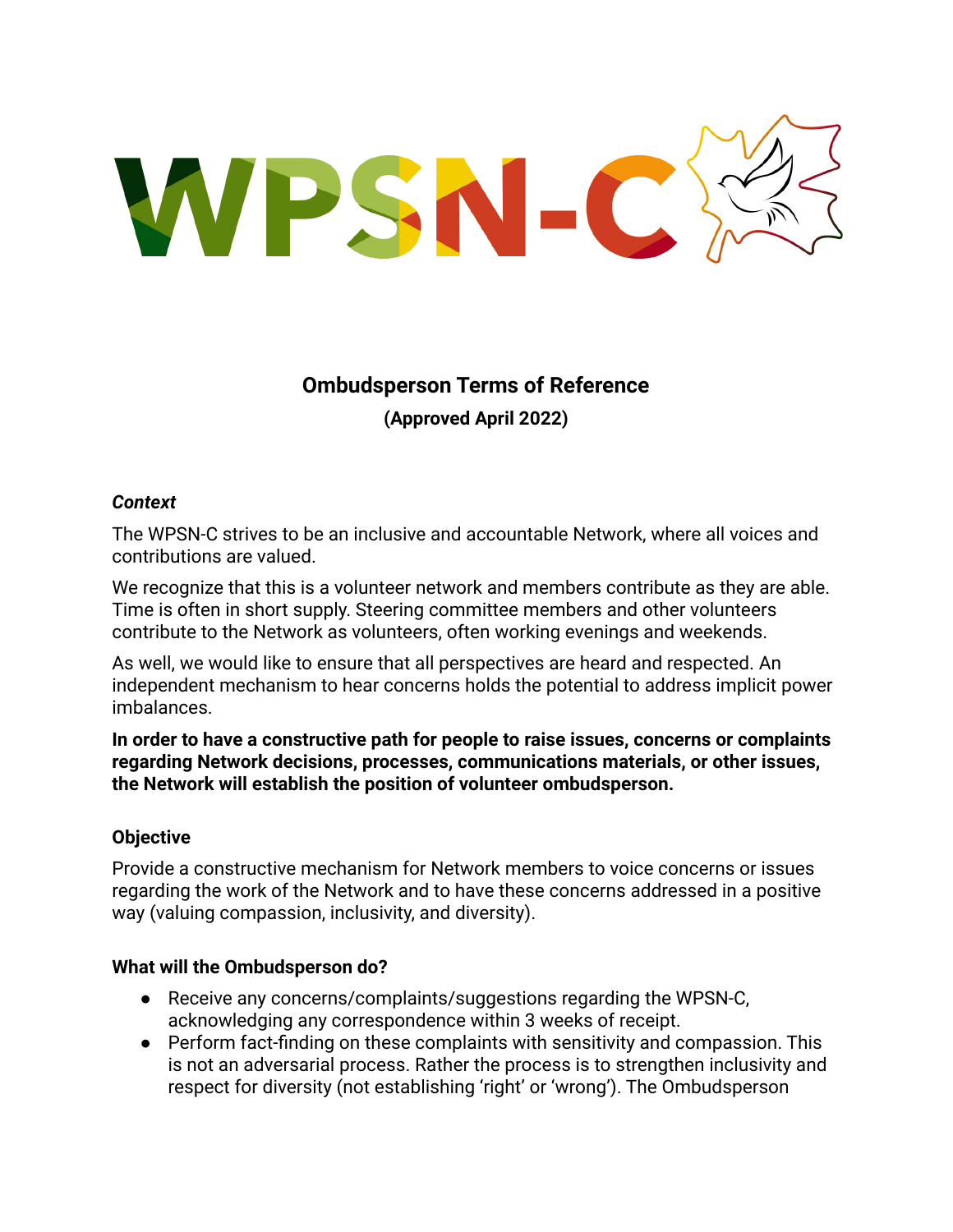guides the problem solving and the conflict resolution through processes such as facilitation, mediation, and coaching.

- Report out (as relevant and respecting confidentiality as requested) complaints and actions taken (with the acknowledgement that not all complaints may require public accountability).
- Report annually (at the AGM) how many complaints were received and any actions taken.

## **Selection Criteria**

- Have been a Network member for at least 2 years and attended at least 3 Network meetings/functions in the last year.
- Willing to take on the ombudsperson role for a minimum of 2 years.
- Willing to function in good faith, balancing accountability to the Network with privacy considerations.
- Willing to have their name listed on the WPSN-C website. An official 'WPSN-C' email will be provided.
- Past experience in mediation and/or conflict resolution. Ideally with experience in anti-racism/anti-oppression work.

## **Selection Process**

- The Steering Committee will issue a call for volunteers 6 weeks prior to the AGM. Volunteers will send a 'letter of interest' to the Coordinator, outlining why they are interested in the position and how they meet the criteria.
- If there is more than one candidate, the Steering Committee will ask for volunteers for a 3-person Selection Committee. If there are not 3 volunteers to form a Selection Committee, the Steering Committee will review the candidates and make a recommendation. (ALTERNATIVE: all volunteers who meet the criteria are presented for a vote at the AGM).
- The Ombudsperson will start their term at the AGM.

# **How will it work?**

- A description of the Ombudsperson's role and contact information will be posted on the WPSN-C website.
- Concerns and queries can be sent to the official ombudsperson email, with the aim of a reply within three weeks.
- The Ombudsperson does not have jurisdiction on matters of internal governance of the network or make decisions for the WPSN.
- Confidentiality of the person with the concern will be maintained, if requested. Similarly, the Ombudsperson will respect the request of the person with the concern that the information be shared with some or all of the members. Limits to the confidentiality: the Ombudsperson is required to respect the law, and must disclose information contained in her files when compelled by law. In addition, the Ombudsperson is not required to maintain confidentiality if she has